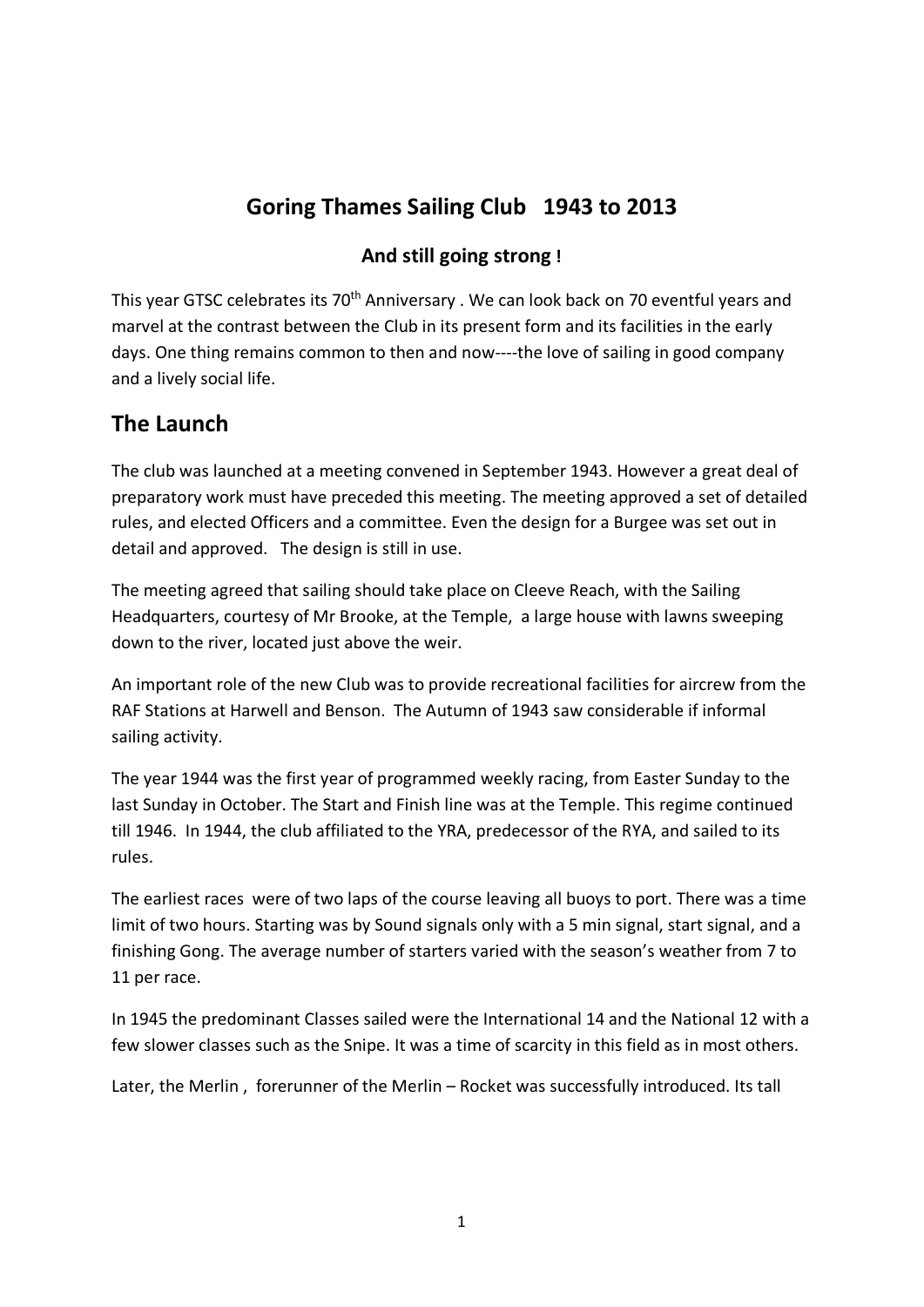high aspect ratio rig was ideally suited to river sailing. Later (after 1946) the Firefly , a strict "One –Design" became popular.

The Swan at Streatley became the Club's Social Headquarters. Many general meetings, committee meetings and social functions were held there.

The Swan Boathouse provided winter storage for boats and masts, both exclusively made of wood , which could not Winter out of doors. Boats could be sailed down to Streatley, an important advantage as few people had cars or petrol and road trailers were rare.

## **Setting up House, 1946-1950**

There is evidence that, even in 1945 minds were turning towards a headquarters owned or rented by the Club. One of the RAF members, Wing Commander (Buster) Briggs donated £100 (worth today about £1200) to the club to help with the proposed clubhouse in appreciation of the facilities which he and brother officers had enjoyed. (The Telegraph Obituary of Wing Cdr Briggs is appended.)

#### **Mr Scott-Underwood**

Throughout the remainder of this note, there is one person who had a dominant influence on events, Mr Scott-Underwood. He served as Commodore for the 15 years from 1947 to 1962. He provided the consistent policy drive that laid the foundation for our on-going Club. He was determined that the Club should own the freehold of the land which we used. Time and again he made generous financial contributions to the Club's projects.

#### **Setting up house**

At the beginning of 1946, a site adjacent to the Leathern Bottel, (where, nowadays, its Outdoor Dining facilities are located,) was negotiated by Mr Scott-Underwood, the Commodore, with Henley Brewery who then owned the pub. After much negotiation with local authorities and with the Ministry of Works, a wooden building was erected for the Club's use. Tables, chairs and a marquee were also purchased with important financial contributions from the Brewery and Mr Scott-Underwood

The river frontage of the Leatherne Bottel was inadequate for the number of boats in the Club. Just upstream was a plot of land divided into five sub-plots. Mr S-U rented two of them and made them available to the club.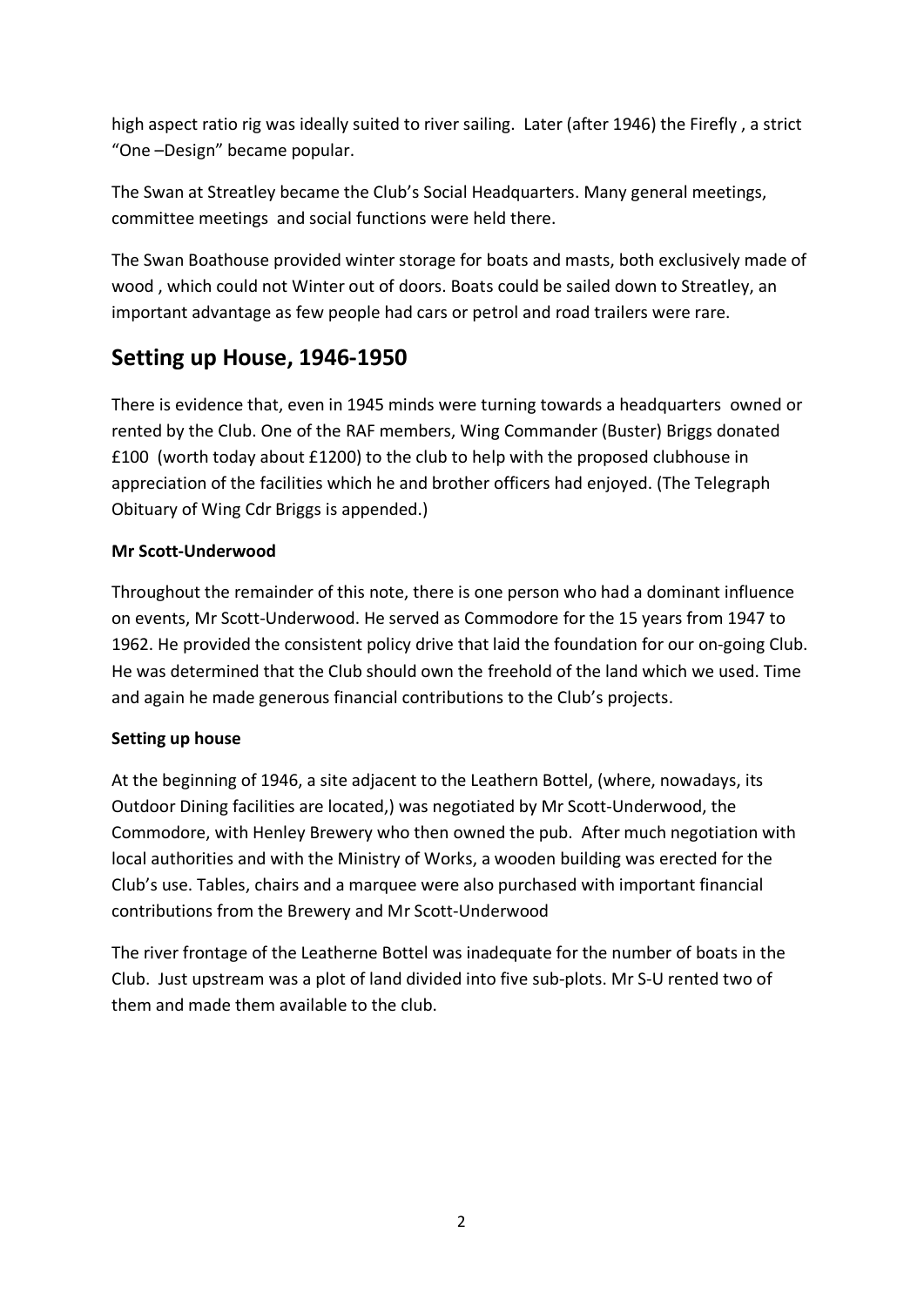#### **Membership**

The number of members rose rapidly so that by November 1945 there were over 100 members with 25 boats. The Club had several classes of individual membership, sailing, non-sailing and junior with concessions for families. There was also collective membership for such organisations as Colleges and Service Messes. The RAF Messes at Harwell and Benson were members as was the Royal Veterinary College. For individuals, the initial joining fee was half a guinea and there was a similar annual fee. As the facilities grew so did the costs and by 1949 the sailing subscription was £1.50 and the family subscription £3.

As with any organisation involving people, the early Club was not without controversy, for example Commodores resigned. Some favoured the move to the Leatherne Bottel, a few opposed, but the Club moved on.

## **The Next twenty years : 1950-1970**

#### **Freehold**

The acquisition by the Club of the Freehold of the present site was by far the most important achievement of this period in the Club's history. The land had at some time been divided into several parcels in separate ownership. (I cannot be sure, but I suspect that it had been in single ownership but was divided amongst the heirs). Three of the parcels were bought by the Club in 1954, 1957 and 1964. The land was held, as it still is, by a Trust, with Trustees nominated by the Club. They are appointed for life and may nominate their successors.

#### **Sunkum Meade**

The final and most important parcel known as Sunkum Meade was bought by the Commodore and was made available to the Club. It had an important asset, viz., a handsome dry boat house, ideal for the winter storage of wooden boats. Since 1954, the Club had access to Sunkum Meade on payment of the rates and insurance of the boathouse and normal maintenance of the river frontage. This continued after Mr Scott-Underwood's purchase in 1956. Sunkum Meade had potential to permit a vehicle road access to the site from the lane above, replacing access across the Leatherne Bottel forecourt. It was the Commodore's intention to leave the Freehold of this land to the Club in his Will. However, all did not go smoothly.

The Leatherne Bottel had been owned by Henley Brewery until circa 1965 when it became owner managed. In December 1965, the new owner served notice on the Club to quit the rented area where its Clubhouse stood. The committee considered making a legal challenge but advised by lawyer member Roland Hills, it reluctantly accepted that the costs would be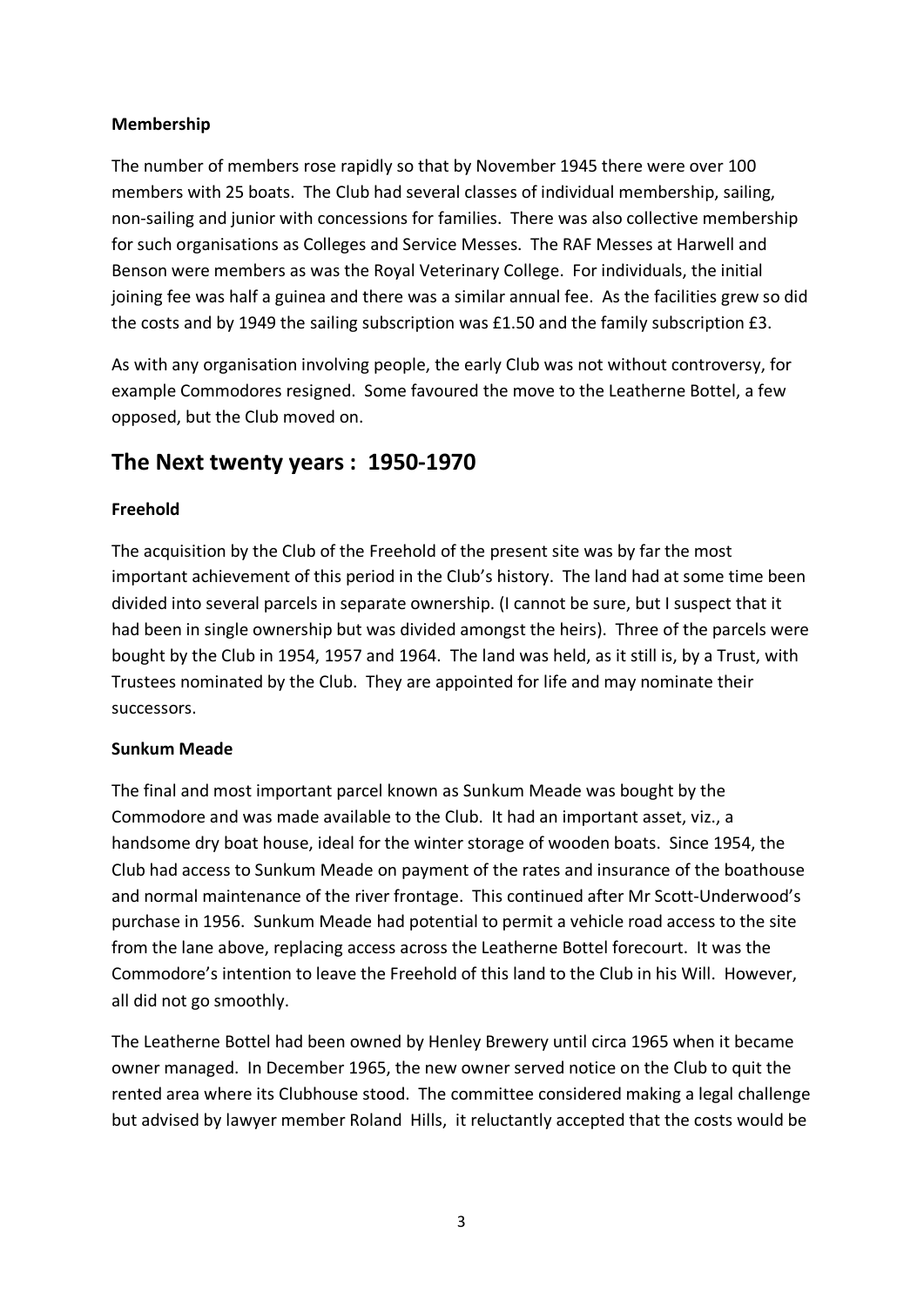high and the documentary basis of the 1946 arrangements was such that the Club might not succeed at Law. However, there was a strong case based on use and wont that the Club had right of access across the LB frontage to the neighbouring land for pedestrians, cars and boats. This compromise was accepted by the LB in exchange for our acceptance of the Notice to Quit.

The club house, a temporary wooden building, was moved from The Leatherne Bottel forecourt to the land the Club now owned.

The Commodore took a poor view of this compromise and felt that we should fight. He announced that he no longer wished to bequeath Sunkum Meade to the Club. But, after lengthy negotiations conducted by Jack Hornby, another compromise was reached whereby the Commodore would sell Sunkum Meade to the Club for £650. Contributions from members rapidly made up this sum and even the Commodore himself contributed £100!

In this way, by 1967 the Club owned the Freehold of its present land – a privilege shared by few Clubs round about. This allowed the Club to contemplate building a new club house, (the one we use today) and to provide vehicle access from the lane.

#### **Not as nature made it**

To buy the land is one thing, to improve it so that it would serve as a sailing club required much effort and expenditure. In a state of nature, the frontages were similar to, or worse than, the bank opposite today. The water table was high and much draining with land drains and filling in some areas and concreting others, was necessary before the land could become useful. Today we enjoy a steel piled frontage protected by fenders and two slipways. This was only achieved after considerable effort and some trial and some error.

Up until the mid-60's, when Terylene sails were introduced, sails were made of cotton and if not dried after use, mildew would soon reduce them to rags. So, at an early stage, a hut where sails could be hung up to dry was very desirable. This was in due course built and with many patches and props survived until 1990 when it was demolished, to be replaced by the Hornby Building. In the early days, toilet facilities were provided by the LB. To provide them on our own site necessitated both water and provision of a septic tank. This was achieved in 1965 and gave independence from the Leatherne Bottel. Electric power, which today we take for granted, was laid on only when the present club house was built in the early 70's.

All these facilities were provided using a mixture of means – voluntary labour, use of local contractors, and supervision by expert members. Funds were needed both for land purchase and provision of amenities and these came from subscriptions, donations, interest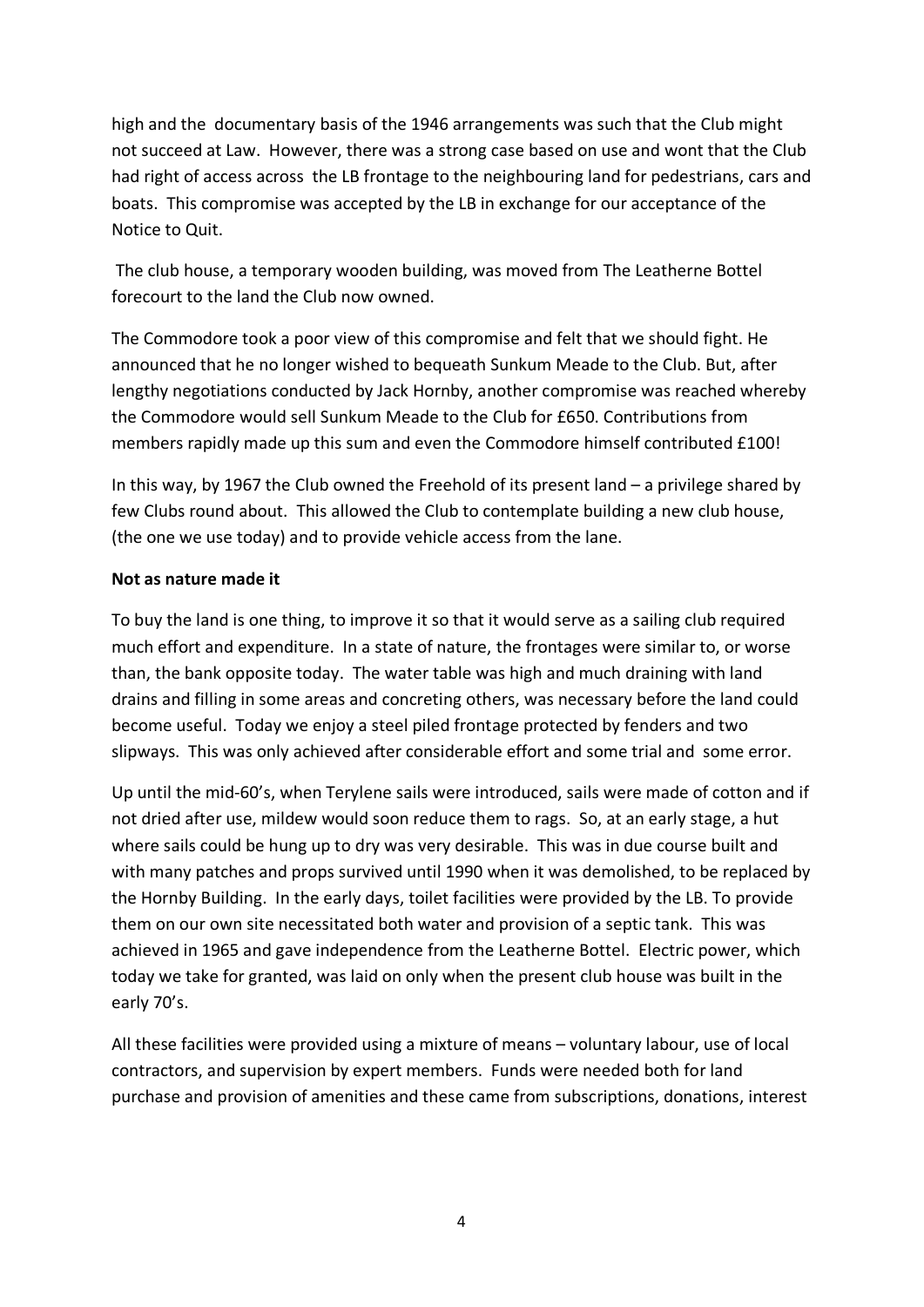free or low interest loans from members, and profits from social events. However, the Club is also indebted to both national and local government for a variety of grants and soft loans. The loans were meticulously repaid and the grant conditions carefully adhered to, so that the Club has a good track record.

#### **Social Life**

From the Club's inception, there was a lively and varied social life with dinners, cocktail parties and dances. (I attach the Social Calendar for 1978 as an example.) There were also lectures and sailing film shows. All of these, as well as AGMs were perforce held in outside venues such as The George at Wallingford, The Shillingford Bridge Hotel, self-catered in the Morrel Rooms, less formal social evenings in The Leatherne Bottel and the school hall. Perhaps the most pleasant social evenings occurred in the late 60's when Brigadier Leese was Commodore and later President. He had a large house 'Greycourt', in Manor Road, with interconnecting rooms. With the interconnecting doors open and the carpets lifted, these became a ballroom. The only restraint was that stiletto heels, then fashionable, were banned!

One exception to the 'offsite rule' was the barbeque which was held on site as early as 1957. These were at first very informal affairs aimed at families. Later they became more ambitious. For the1969 barbeque, a temporary power line was run from a house on the other side of the lane to provide light and power. There was music and dancing and the evening ended with fireworks! The fireworks were later dropped, but the more sophisticated evenings were here to stay. The barbeque became a village event and the profits financed later improvements in our site.

#### **Sailing**

In the period to 1950 boats were a scarce commodity and members would sail whatever they could lay their hands on. As well as International 14's and National 12's there were Sharpies and a Snipe and several unpedigreed boats. A tremendous blossoming of new dinghy types then followed with Jack Holt the leading designer. He produced the first design of Merlin intended as a cheaper substitute for the International 14's as well as the GP-14, capable of being built in plywood by a moderately skilled amateur.(several were built by Club Members). The 12 ft. Firefly (and its big brother the Albacore) was built of hotmoulded plywood and was a rival to the National 12. As soon as choice became possible there was a settled policy to restrict the number of classes of boat sailed at the Club. The earliest prescription I can find was: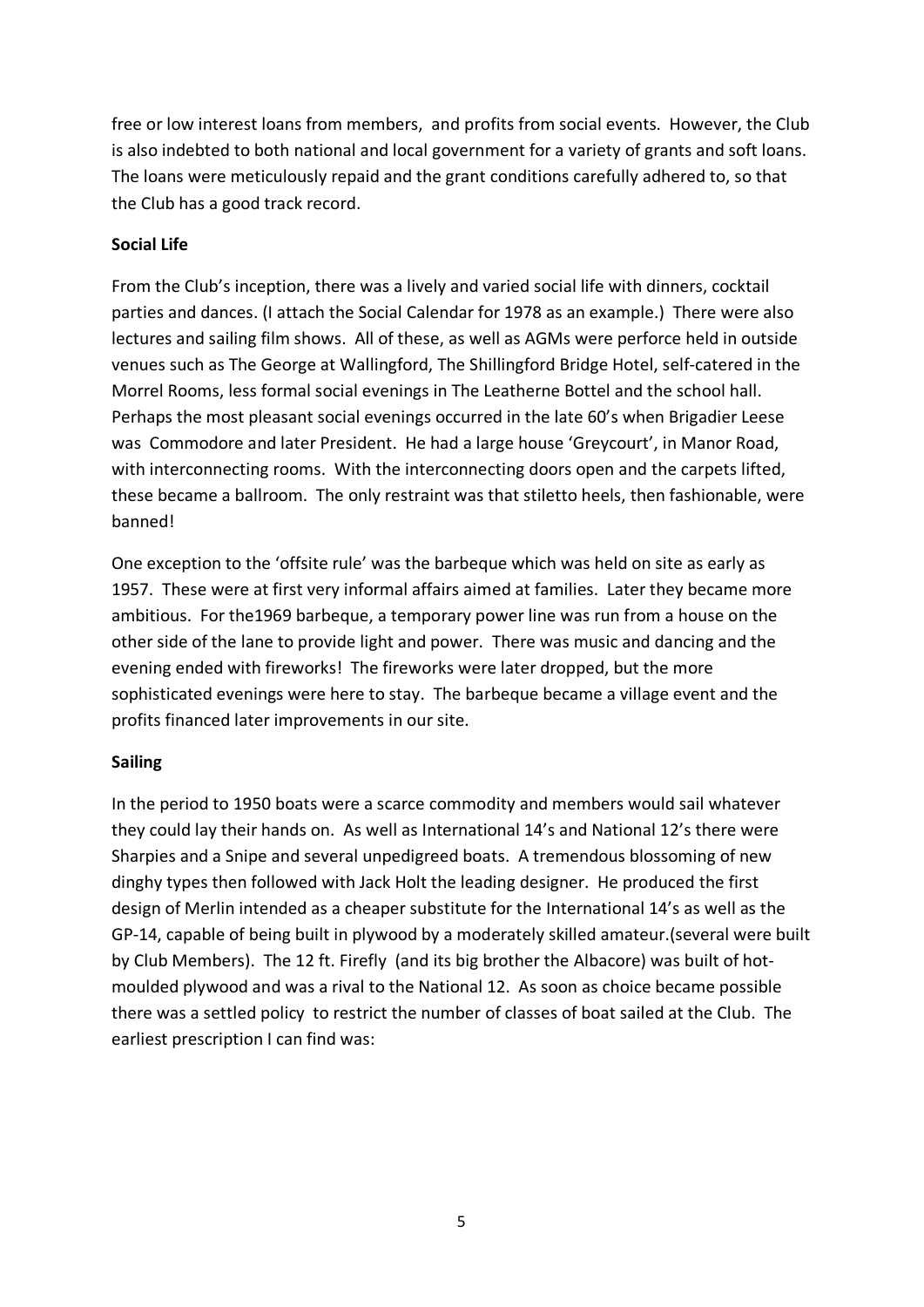- 12' Firefly and National 12
- 14' Merlin and existing but no new International 14's

The next to be introduced from 1957 was the GP-14 which grew into a major class, having its hey-day in the late 60's and early 70's. From 1969, the Solo class was adopted as the Club's single handed choice. For reasons which it is hard to understand, support for the 12' classes, Fireflies and National 12's slowly died away and by 1968, they had disappeared.

Over this period, racing became more formal – declarations were required, class measurement certificates were insisted on, first for the trophy races and then generally: buoyancy tests were mandatory, not surprising when much buoyancy consisted of inflated bags.

From 1950, Club competition centred round the weekly Points racing on a handicap basis, the latter on a class rather than personal basis. With few classes it was possible to gain enough data to have our own PYs relating to sailing on the river and the relationship between the Merlins and the GPs was adjusted from year to year.

There was steady pressure for Class racing which was eventually established as the mainstay of the racing programme. In 1970 there were 20 days class racing, 5 days points (handicap) racing and 4 days pursuit racing. This was in addition to the special events such as the 'President's Bowl'. The Class trophies were awarded on the results of the Class racing series.

The level of participation in Sunday racing varied from year to year. There were just fewer than 8 boats per start in 1963, but 14 in 1965, slipping back to 12 in 1966 due to poor weather. From 1957 there was Wednesday evening racing on a more informal basis, a tradition that has continued to the present day.

The Club's Trophy collection gradually grew with the presentation of the Wilson Trophy in 1962 to be sailed for by GP-14s. In 1968, Brigadier Leese, the Commodore, presented an antique compass to the Club and this is still sailed for.

An important requirement for racing is a 'rescue boat'. At the very least, it is needed to lay the buoys as well as to assist crews in difficulty. It is not possible from the records to determine exactly when or how 'Indiana' came into the Club's possession but for much of this period it fulfilled this role. 'Indiana' was a wooden displacement launch circa 12' long with a tiny inboard Stewart Turner petrol engine. 'Indiana' spent the summer in the river, moored opposite the OOD's box, being too heavy to haul out each week. It was very slow and of doubtful adequacy in spring and autumn conditions. Gradually its reliability